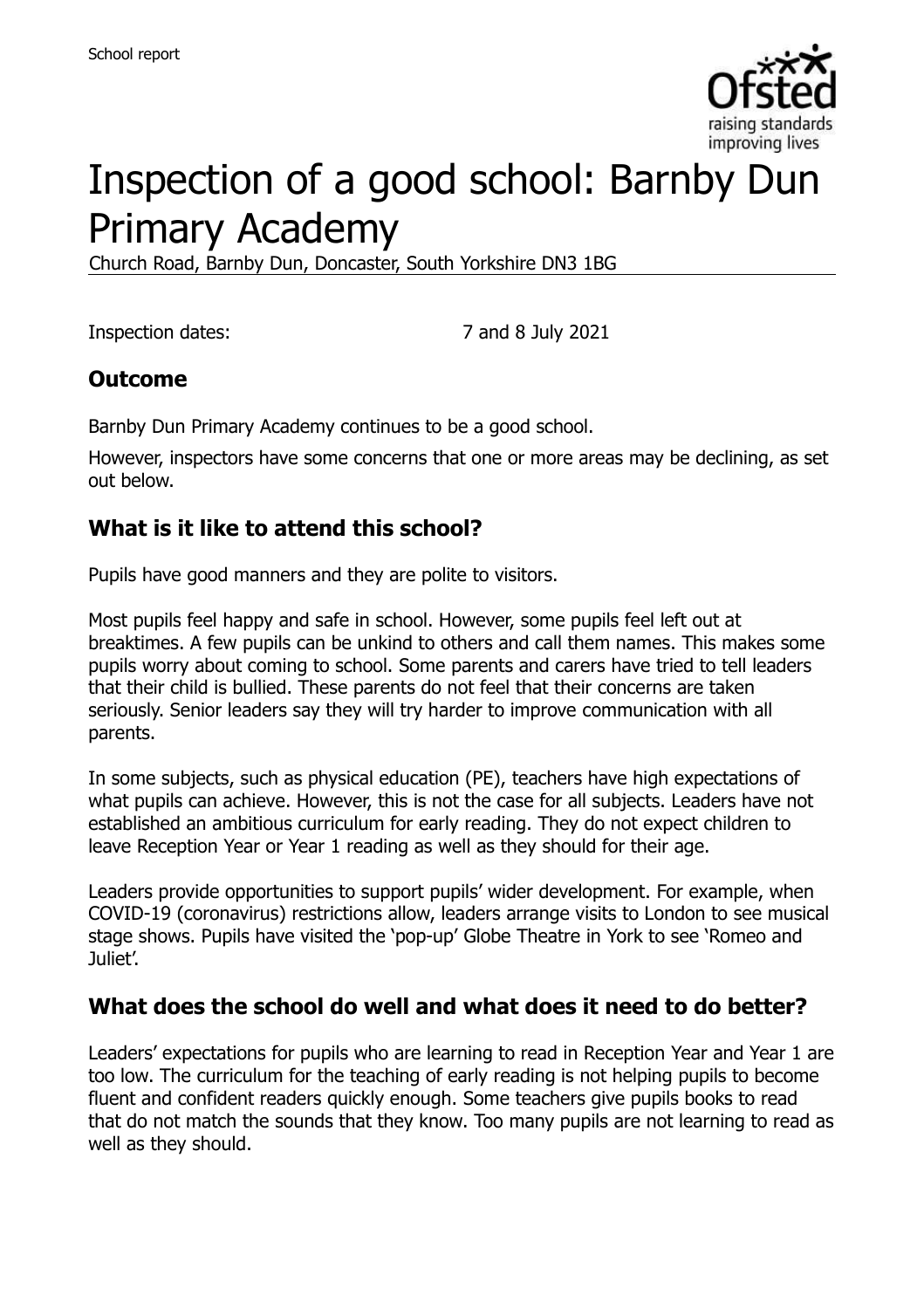

Leaders' expectations are equally low across other areas of the early years curriculum, including mathematics. Leaders have not identified the important knowledge children need to learn in Reception Year. This means that children are not prepared well enough for the next stage of their learning when they move on to Year 1.

The mathematics curriculum is well sequenced from Year 1 onwards. Leaders have high expectations of what pupils can achieve in this subject in key stages 1 and 2. Leaders have accurately evaluated the strengths of the mathematics curriculum and which aspects they need to improve further. Teachers prioritise the development of pupils' verbal reasoning skills. Key stage 2 pupils can confidently explain their thinking and correct their own mistakes. Teachers regularly revisit important knowledge that pupils learned in previous lessons. This helps pupils remember what they need to know in mathematics.

The quality of leaders' plans across the wider curriculum is variable. In some subjects, for example PE, leaders have identified the important knowledge and skills that pupils should learn in each year group. Pupils are given time to revisit and practise earlier learning. This is not the case for all subjects. Leaders have accurately identified the need to improve curriculum plans in some subjects. Staff within the multi-academy trust are working with subject leaders to help them achieve this. In discussion with the headteacher, inspectors agreed that science and history may usefully serve as a focus for the next inspection.

A few parents of pupils with special educational needs and/or disabilities (SEND) are not happy with the support that leaders provide for their children. However, many parents and pupils with SEND can see that this has improved recently. Teachers and teaching assistants provide effective support for pupils with SEND. They provide additional tasks and resources to help pupils with SEND achieve in lessons. Wherever possible, pupils with SEND are supported to access the same curriculum as their peers. One parent of a pupil with SEND said, 'Staff have put strategies and support in place to allow my child to positively flourish and develop socially, emotionally and intellectually.'

Leaders nurture pupils' wider development. For example, key stage 2 pupils took part in Doncaster's 'Make Your Mark' pupil parliament, voting on the council's spending priorities. This improved pupils' understanding of democracy.

Poor behaviour does not generally disrupt learning in lessons. Some pupils say that other pupils quietly torment them in lessons and teachers sometimes do not notice. Several parents say that leaders are dismissive of concerns about behaviour when they raise them. Leaders' bullying records do not accurately reflect the proportion of incidents of bullying that pupils and parents describe.

# **Safeguarding**

The arrangements for safeguarding are effective.

Leaders provide regular safeguarding training for all staff. This training is well understood. Leaders have made suitable adaptations to take account of COVID-19 restrictions, including at breakfast club. Pupils are taught how to keep themselves safe. Visits from other professionals, including the police, enhance the curriculum.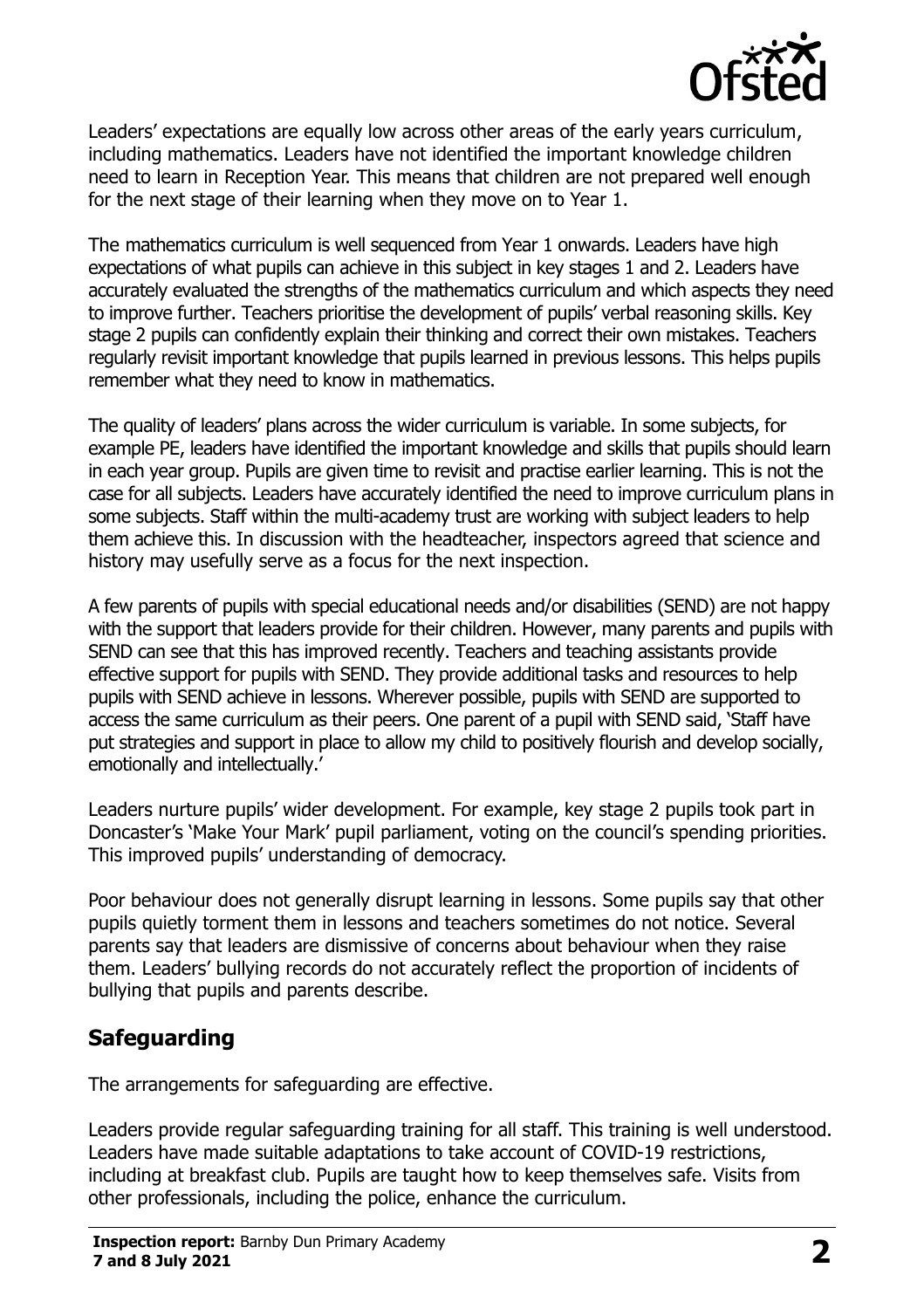

Governors check leaders' safeguarding arrangements regularly.

# **What does the school need to do to improve?**

# **(Information for the school and appropriate authority)**

- Leaders have not ensured that early reading is well taught. As a result, pupils are not prepared for the next stage in their learning. Leaders should ensure that phonics is taught systematically in Reception Year and Year 1, and that pupils keep up with the phonics programme. Leaders should ensure that books are well matched to the sounds that pupils know to build pupils' confidence and fluency in reading.
- The knowledge that pupils need to learn in some subjects is not clearly identified. This is particularly so in science and history. Teachers do not build on pupils' knowledge in these subjects. As a result, pupils do not remember these subjects well enough. Leaders need to ensure that the content of all subject plans is well chosen, carefully sequenced and delivered as intended, including within the early years.
- Incidents of pupils' unkindness, bullying or discriminatory behaviour, both direct and indirect, are more frequent than leaders realise. Leaders should identify all incidents of pupils' poor behaviour accurately and reduce the number of these incidents. Leaders should take bullying concerns raised by pupils and parents seriously and address the concerns that they raise.

### **Background**

When we have judged a school to be good, we will then normally go into the school about once every four years to confirm that the school remains good. This is called a section 8 inspection of a good or outstanding school. We do not give graded judgements on a section 8 inspection. However, if we find some evidence that a good school could now be better than good, or that standards may be declining, then the next inspection will be a section 5 inspection. Usually this is within one to two years of the date of the section 8 inspection. If we have serious concerns about safeguarding, behaviour or the quality of education, we will convert the section 8 inspection to a section 5 inspection immediately.

This is the first section 8 inspection since we judged the school to be good on 6 July 2016.

#### **How can I feed back my views?**

You can use [Ofsted Parent View](https://parentview.ofsted.gov.uk/) to give Ofsted your opinion on your child's school, or to find out what other parents and carers think. We use information from Parent View when deciding which schools to inspect, when to inspect them and as part of their inspection.

The Department for Education has further quidance on how to complain about a school.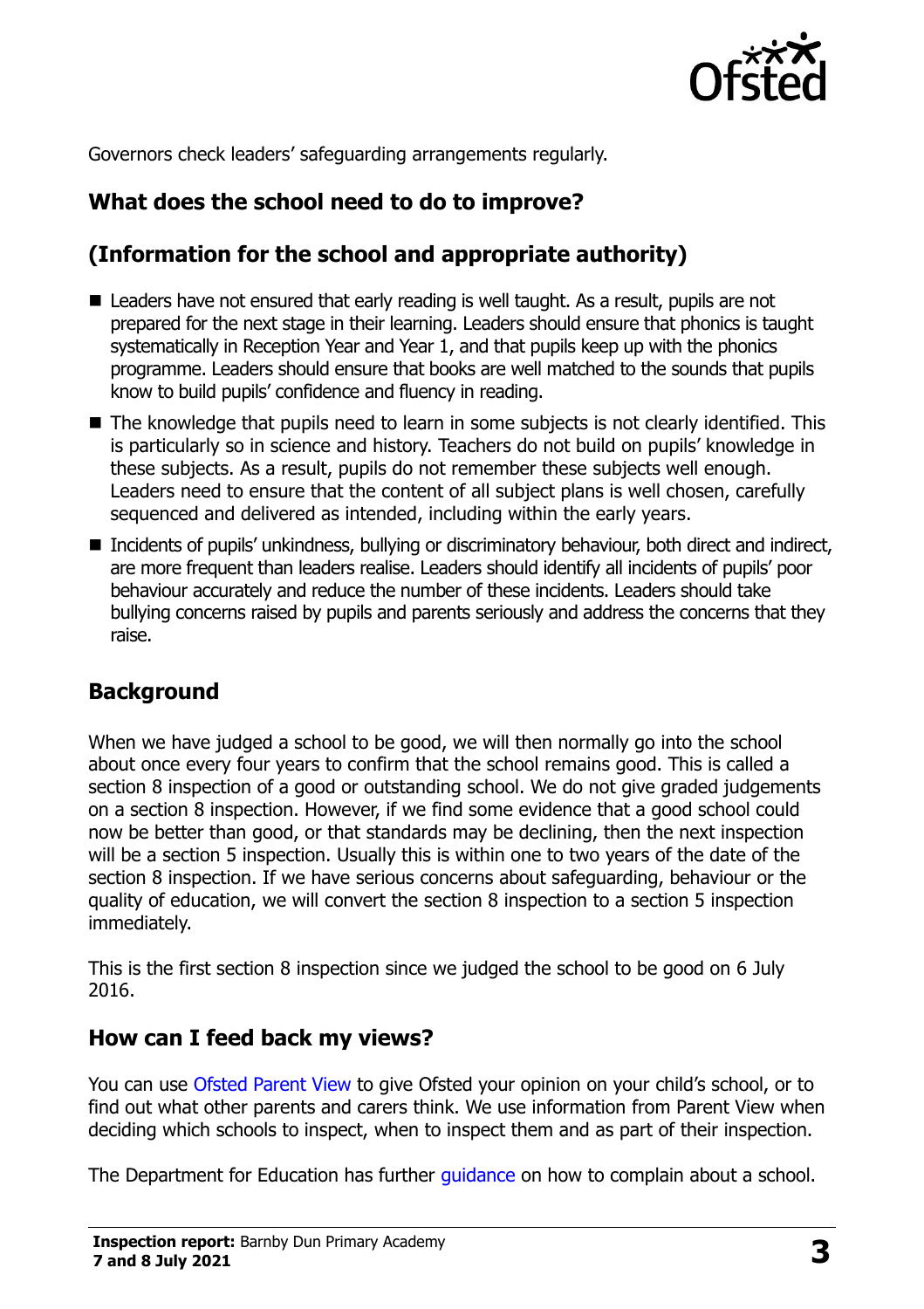

If you are the school and you are not happy with the inspection or the report, you can [complain to Ofsted.](https://www.gov.uk/complain-ofsted-report)

### **Further information**

You can search for published performance information about the school [here.](http://www.compare-school-performance.service.gov.uk/)

In the report, '[disadvantaged pupils](http://www.gov.uk/guidance/pupil-premium-information-for-schools-and-alternative-provision-settings)' refers to those pupils who attract government pupil premium funding: pupils claiming free school meals at any point in the last six years and pupils in care or who left care through adoption or another formal route.

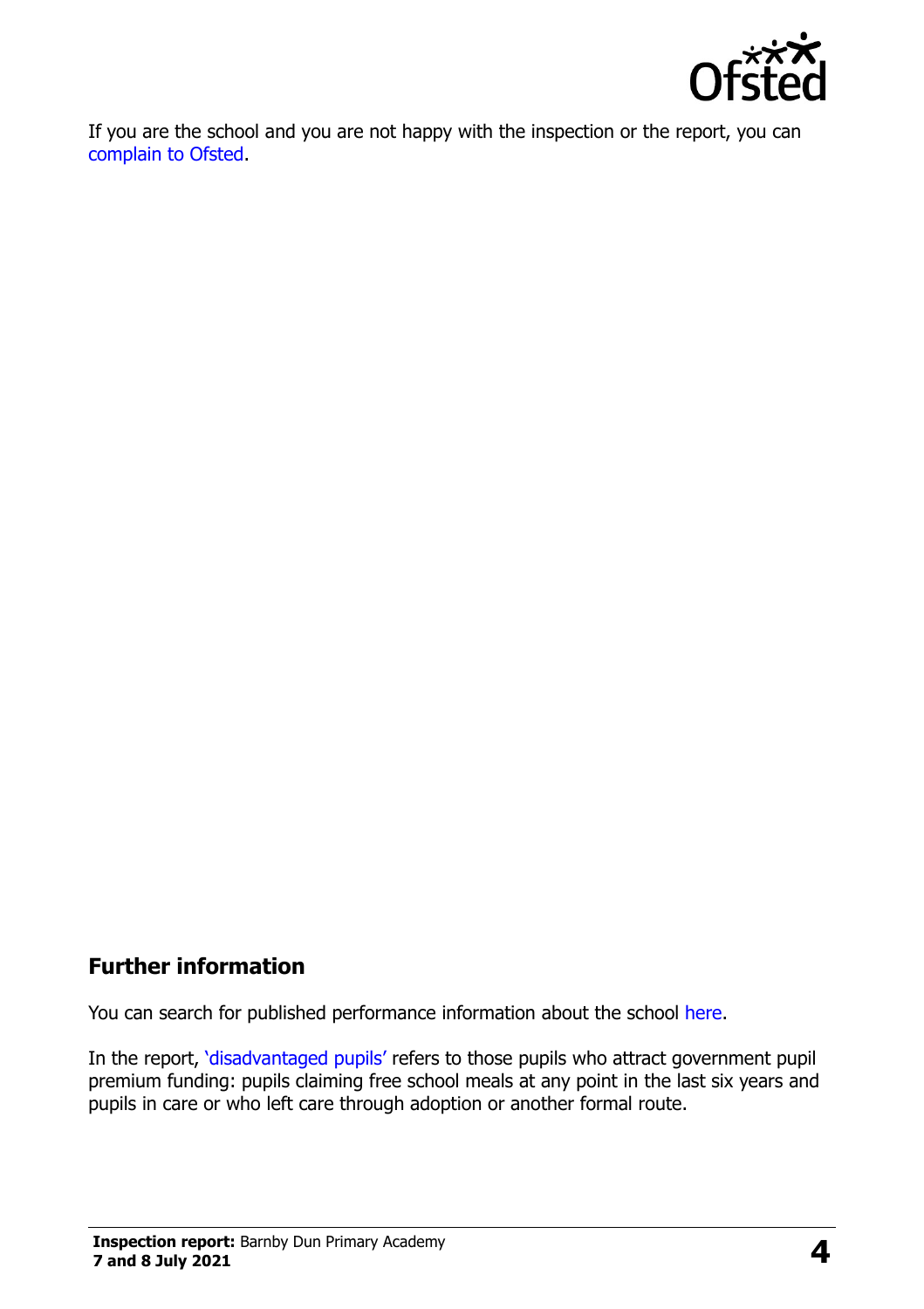

## **School details**

| Unique reference number             | 138163                                                          |
|-------------------------------------|-----------------------------------------------------------------|
| <b>Local authority</b>              | Doncaster                                                       |
| <b>Inspection number</b>            | 10195710                                                        |
| <b>Type of school</b>               | Primary                                                         |
| <b>School category</b>              | Academy converter                                               |
| Age range of pupils                 | 4 to 11                                                         |
| <b>Gender of pupils</b>             | Mixed                                                           |
| Number of pupils on the school roll | 297                                                             |
| <b>Appropriate authority</b>        | Board of trustees                                               |
| <b>Chair of trust</b>               | Marcus Isman-Egal                                               |
| <b>Headteacher</b>                  | <b>Claire Robinson</b>                                          |
| Website                             | http://www.barnbydunprimaryacademy.co.<br>uk                    |
| Date of previous inspection         | 6 July 2016 under section 8 of the<br><b>Education Act 2005</b> |

### **Information about this school**

- This school joined Brighter Futures Learning Partnership Trust in 2019.
- The chair of the local governing body was appointed in 2019.
- $\blacksquare$  The school does not use any alternative provision.

# **Information about this inspection**

- This was the first routine inspection the school received since the COVID-19 (coronavirus) pandemic began. Inspectors discussed the impact of the pandemic with the school, and have taken that into account in their evaluation.
- Inspectors met the headteacher and other senior and middle leaders.
- Inspectors met the chief executive of the multi-academy trust and the chair of the local governing body.
- Inspectors did deep dives in reading, mathematics, PE and art and design. This involved meeting with curriculum subject leaders, visiting lessons, looking in pupils' books and talking to pupils and teachers.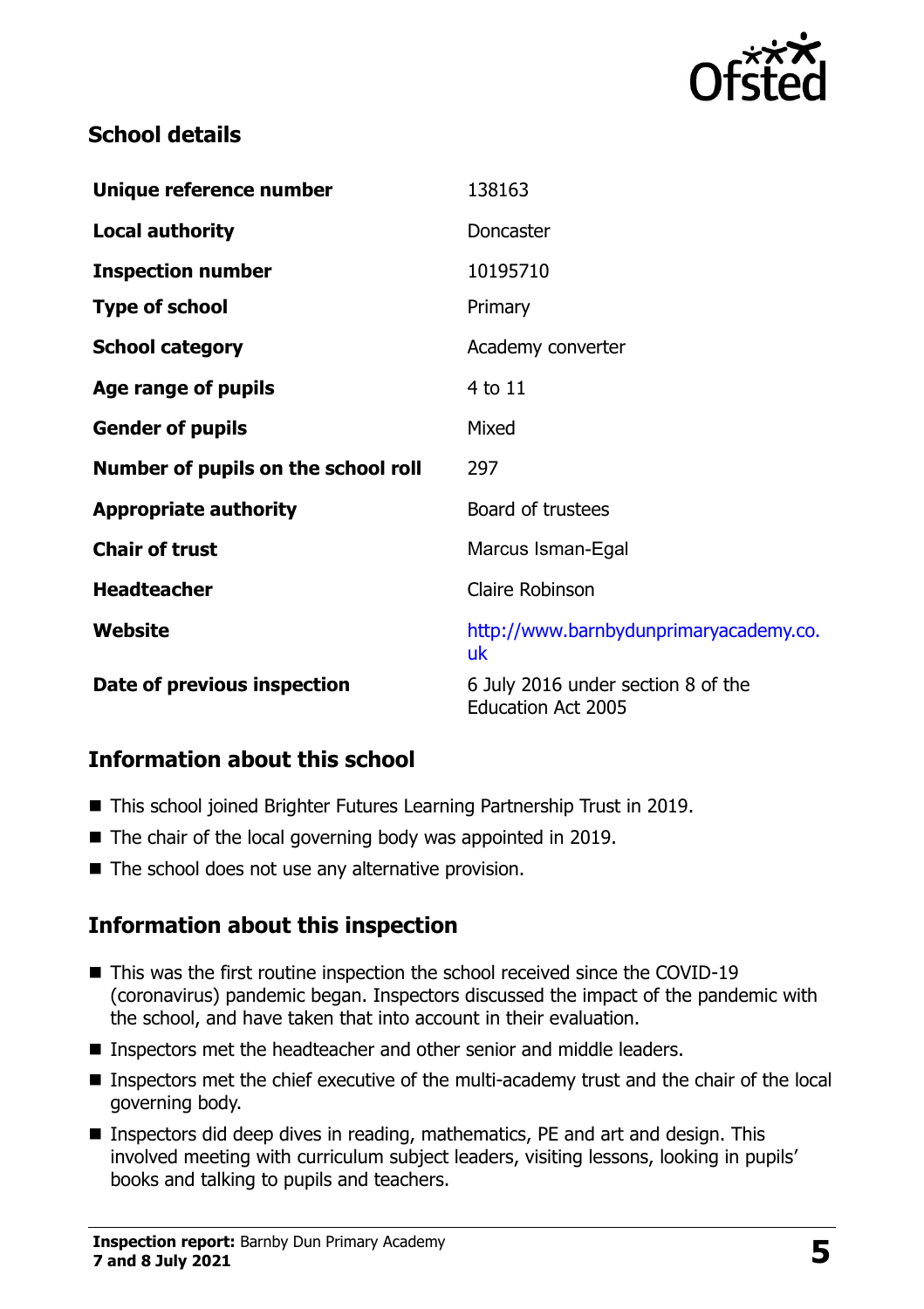

- Minutes of meetings of the local governing body and other documents were evaluated, including the school's improvement plans and records of the headteacher's monthly meetings with the chief executive and the chair of the local governing body.
- Inspectors met with senior safeguarding leaders and evaluated written safeguarding records.
- Inspectors met with subject leaders and the special educational needs and disabilities coordinator. Other activities included visiting breakfast club, speaking to teachers and pupils, visiting lessons and reviewing pupils' work.
- Inspectors reviewed the 107 Ofsted Parent View responses and 30 staff responses to our surveys. Inspectors also spoke to parents during the inspection. There were no responses to Ofsted's survey of pupils' views.

#### **Inspection team**

Tracey Ralph, lead inspector **Her Majesty's Inspector** 

Alex Thorp **Alex Thorp Her Majesty's Inspector**